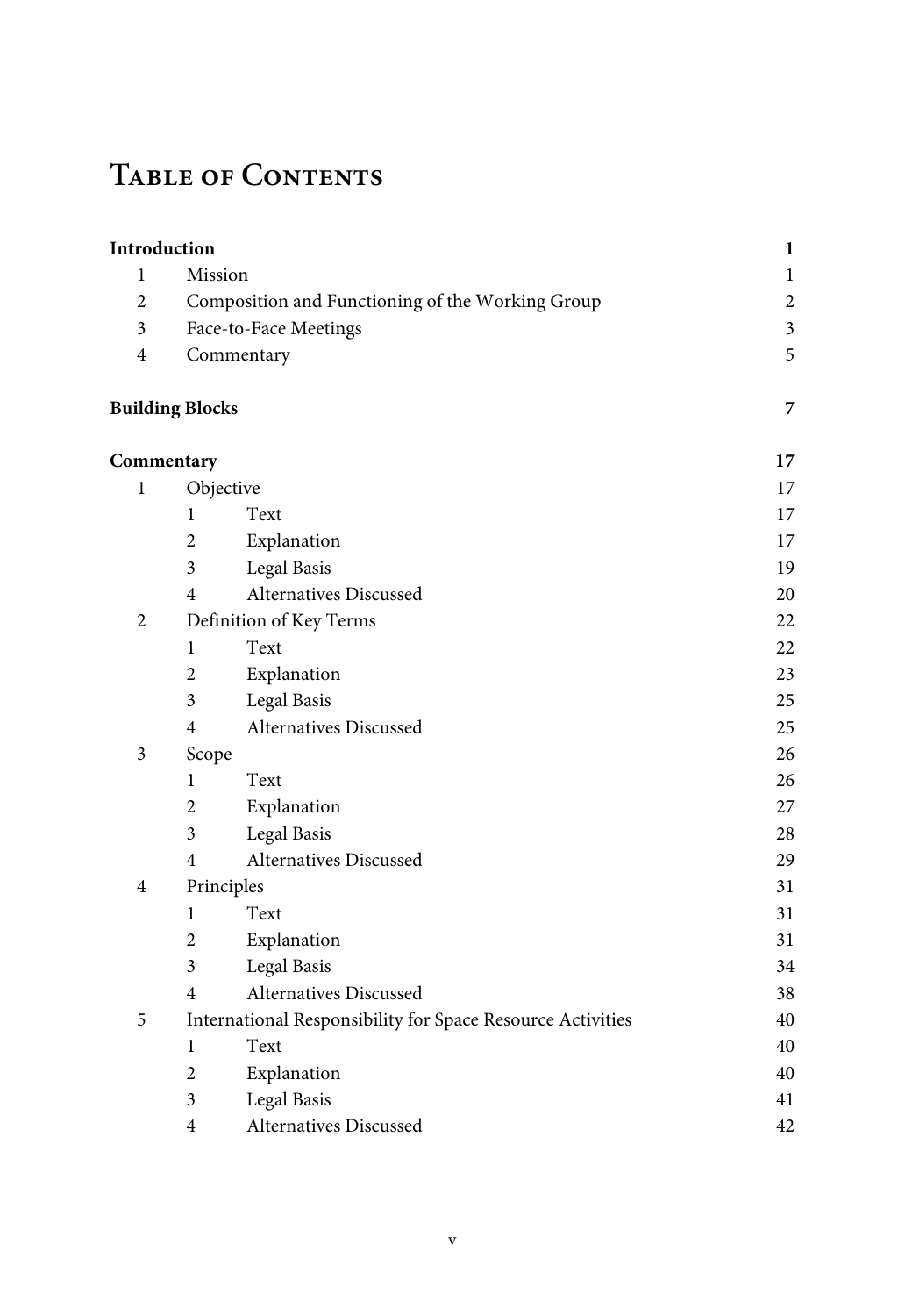## *Table of Contents*

| 6  |                            | Jurisdiction and Control over Space-Made Products Used in Space   |    |  |  |
|----|----------------------------|-------------------------------------------------------------------|----|--|--|
|    | <b>Resource Activities</b> |                                                                   |    |  |  |
|    | 1                          | Text                                                              | 43 |  |  |
|    | $\overline{2}$             | Explanation                                                       | 43 |  |  |
|    | 3                          | Legal Basis                                                       | 44 |  |  |
|    | 4                          | Alternatives Discussed                                            | 45 |  |  |
| 7  |                            | Priority Rights                                                   | 46 |  |  |
|    | 1                          | Text                                                              | 46 |  |  |
|    | 2                          | Explanation                                                       | 46 |  |  |
|    | 3                          | Legal Basis                                                       | 47 |  |  |
|    | 4                          | Alternatives Discussed                                            | 48 |  |  |
| 8  |                            | Resource Rights                                                   |    |  |  |
|    | 1                          | Text                                                              | 50 |  |  |
|    | $\overline{2}$             | Explanation                                                       | 50 |  |  |
|    | 3                          | Legal Basis                                                       | 51 |  |  |
|    | 4                          | Alternatives Discussed                                            | 53 |  |  |
| 9  |                            | Due Regard for Corresponding Interests of all Countries and       |    |  |  |
|    |                            | Humankind                                                         |    |  |  |
|    | 1                          | Text                                                              | 54 |  |  |
|    | $\overline{2}$             | Explanation                                                       | 55 |  |  |
|    | 3                          | Legal Basis                                                       | 55 |  |  |
|    | 4                          | Alternatives Discussed                                            | 57 |  |  |
| 10 |                            | Avoidance and Mitigation of Potentially Harmful Impacts Resulting |    |  |  |
|    |                            | from Space Resource Activities<br>58                              |    |  |  |
|    | 1                          | Text                                                              | 58 |  |  |
|    | 2                          | Explanation                                                       | 59 |  |  |
|    | 3                          | Legal Basis                                                       | 61 |  |  |
|    | $\overline{4}$             | Alternatives Discussed                                            | 63 |  |  |
| 11 |                            | Technical Standards for, Prior Review of, and Safety Zones Around |    |  |  |
|    |                            | Space Resource Activities                                         |    |  |  |
|    | 1                          | Text                                                              | 64 |  |  |
|    | $\overline{c}$             | Explanation                                                       | 65 |  |  |
|    | 3                          | Legal Basis                                                       | 67 |  |  |
|    | 4                          | <b>Alternatives Discussed</b>                                     | 70 |  |  |
| 12 |                            | Monitoring and Redressing Harmful Impacts Resulting from Space    |    |  |  |
|    |                            | <b>Resource Activities</b>                                        | 70 |  |  |
|    | $\mathbf 1$                | Text                                                              | 70 |  |  |
|    | $\overline{\mathbf{c}}$    | Explanation                                                       | 71 |  |  |
|    | 3                          | Legal Basis                                                       | 71 |  |  |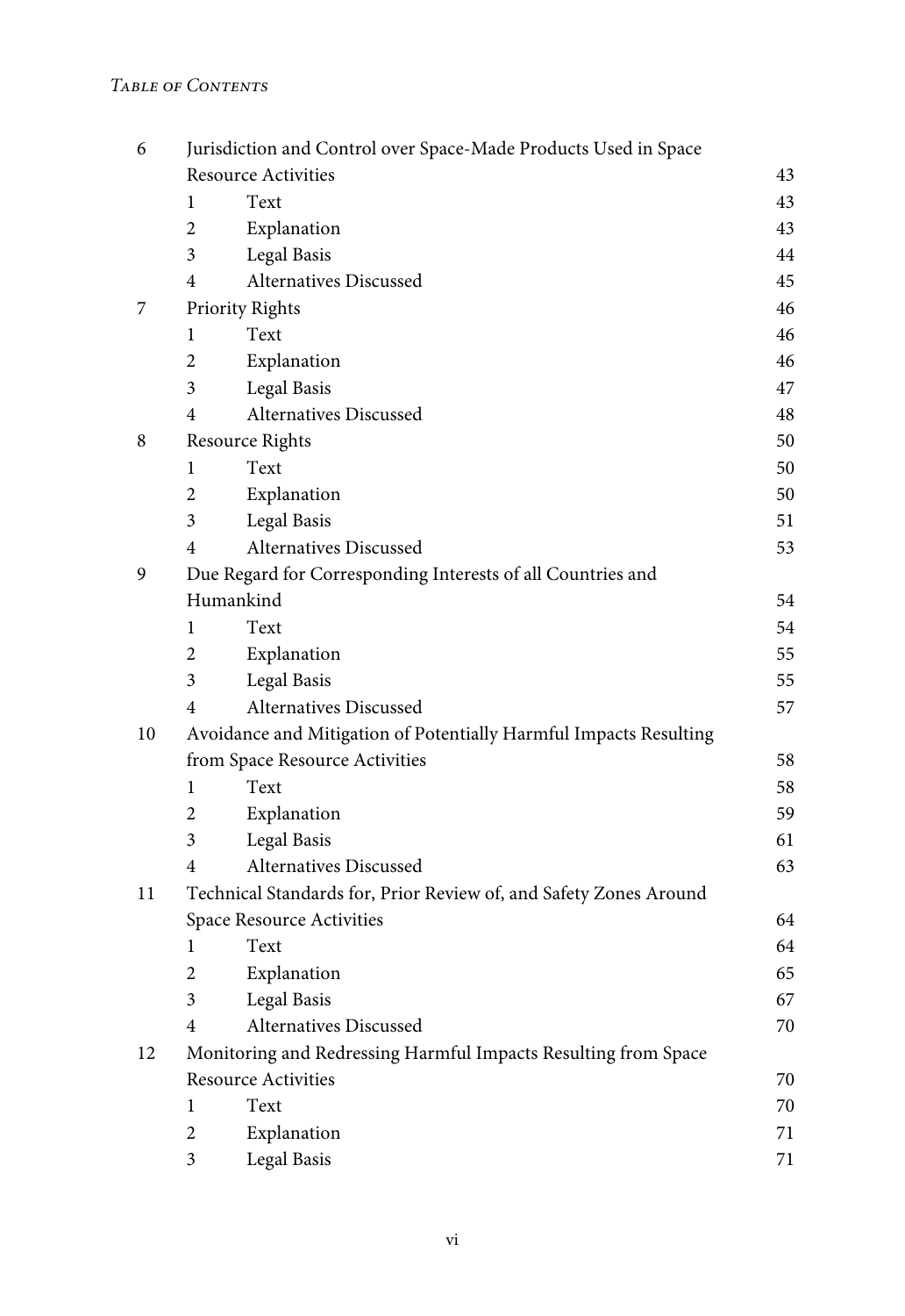|        | 4                       | Alternatives Discussed                                      | 74  |  |
|--------|-------------------------|-------------------------------------------------------------|-----|--|
| 13     |                         | Sharing of Benefits Arising out of the Utilization of Space |     |  |
|        |                         | Resources                                                   |     |  |
|        | 1                       | Text                                                        | 74  |  |
|        | $\overline{2}$          | Explanation                                                 | 75  |  |
|        | 3                       | Legal Basis                                                 | 76  |  |
|        | $\overline{4}$          | Alternatives Discussed                                      | 78  |  |
| $14\,$ |                         | Registration and Sharing of Information                     | 79  |  |
|        | 1                       | Text                                                        | 79  |  |
|        | $\overline{2}$          | Explanation                                                 | 80  |  |
|        | 3                       | Legal Basis                                                 | 83  |  |
|        | 4                       | Alternatives Discussed                                      | 85  |  |
| 15     |                         | Provision of Assistance in Case of Distress                 | 86  |  |
|        | 1                       | Text                                                        | 86  |  |
|        | 2                       | Explanation                                                 | 86  |  |
|        | 3                       | Legal Basis                                                 | 87  |  |
|        | $\overline{\mathbf{4}}$ | Alternatives Discussed                                      | 88  |  |
| 16     |                         | Liability in Case of Damage Resulting from Space Resource   |     |  |
|        |                         | Activities                                                  | 88  |  |
|        | 1                       | Text                                                        | 88  |  |
|        | 2                       | Explanation                                                 | 89  |  |
|        | 3                       | Legal Basis                                                 | 89  |  |
|        | 4                       | Alternatives Discussed                                      | 91  |  |
| 17     |                         | Visits Relating to Space Resource Activities                | 91  |  |
|        | 1                       | Text                                                        | 91  |  |
|        | 2                       | Explanation                                                 | 92  |  |
|        | 3                       | Legal Basis                                                 | 92  |  |
|        | 4                       | Alternatives Discussed                                      | 93  |  |
| 18     |                         | <b>Institutional Arrangements</b>                           |     |  |
|        | 1                       | Text                                                        | 93  |  |
|        | 2                       | Explanation                                                 | 94  |  |
|        | 3                       | Legal Basis                                                 | 95  |  |
|        | 4                       | Alternatives Discussed                                      | 97  |  |
| 19     | Settlement of Disputes  |                                                             | 98  |  |
|        | $\mathbf 1$             | Text                                                        | 98  |  |
|        | $\overline{2}$          | Explanation                                                 | 98  |  |
|        | 3                       | Legal Basis                                                 | 99  |  |
|        | $\overline{4}$          | Alternatives Discussed                                      | 103 |  |
| 20     |                         | Monitoring and Review                                       | 103 |  |